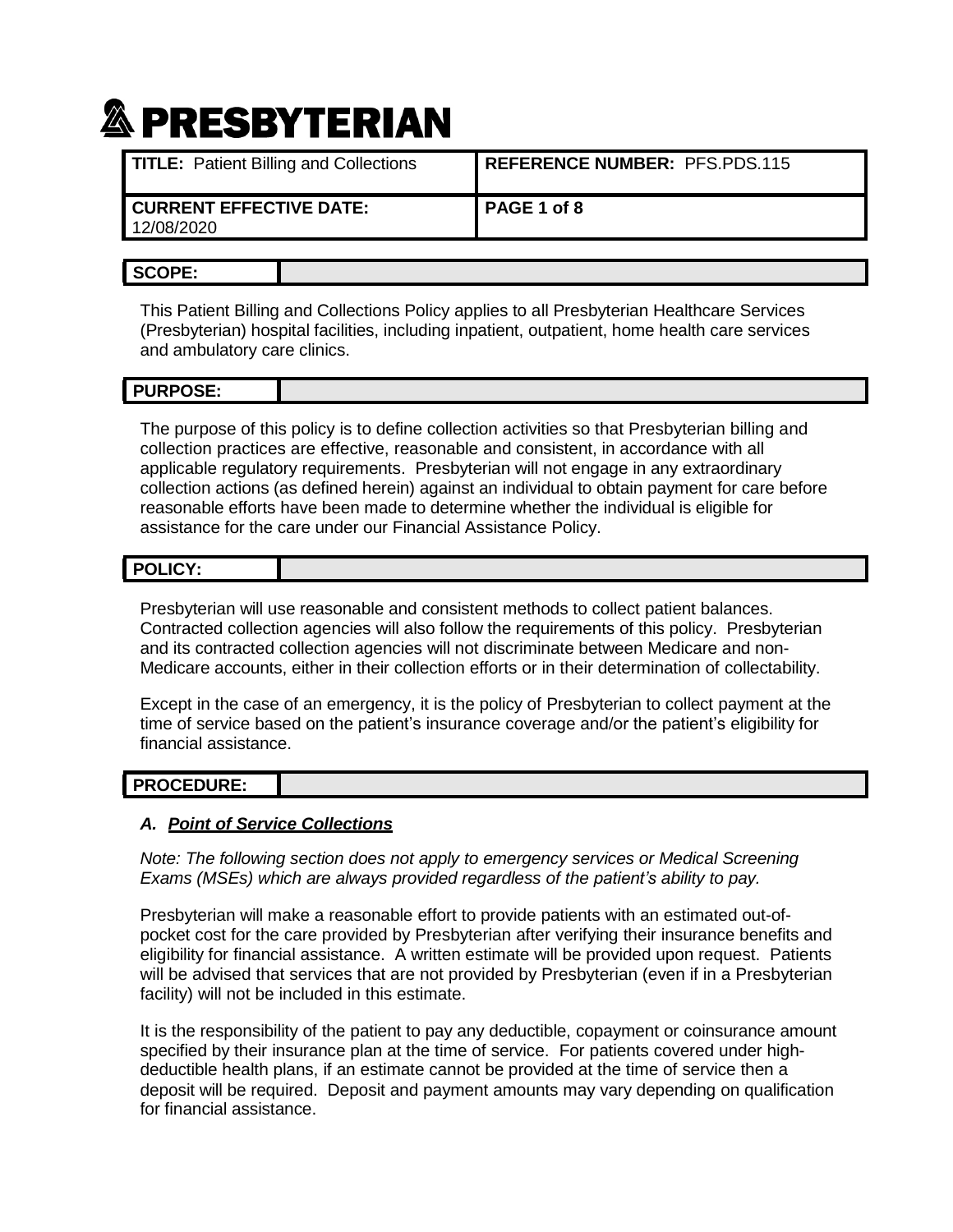| <b>TITLE:</b> Patient Billing and Collections  | <b>REFERENCE NUMBER: PFS.PDS.115</b> |
|------------------------------------------------|--------------------------------------|
| <b>I CURRENT EFFECTIVE DATE:</b><br>12/08/2020 | PAGE 2 of 8                          |

Any services not covered or authorized by the patient's insurance plan will be the responsibility of the patient.

Patients covered by insurance that does not include Presbyterian in its provider network, or does not include out-of-network benefits for services provided by Presbyterian, will be considered self-pay; these patients will be responsible for payment in full at the time of service unless satisfactory arrangements, including financial assistance, are approved in advance.

Patients who are unable to make the expected payment at the point of service will be asked to meet with a Presbyterian Financial Advocate and make appropriate payment or have their services rescheduled for a later date. Financial assistance and/or payment options are available for patients who qualify. See Payment Plans below.

### **B.** *Self-Pay Discounts*

Uninsured patients are eligible to receive a discount of 30% for all services, except for lab services provided by Presbyterian, which are eligible for a 50% discount from billed charges. These discounts will be automatically applied prior to the initial billing statement and will be reviewed on an annual basis to assure appropriateness.

Uninsured patients that have been navigated from a Presbyterian Emergency Department to a Presbyterian Clinic will receive one urgent care visit at no charge within 72 hours of the original emergency department visit. All follow up care will follow the policy as it applies to non-emergent care.

Clinics that participate in the National Health Service Corps (NHSC) program may charge a flat fee to uninsured patients per clinic policy.

#### **C.** *Payment Plans*

Presbyterian offers our patients the opportunity to pay balances due in monthly installments.

- Balances eligible for payment plans:
	- o Balances greater than or equal to \$100.00
	- o Non-covered services
	- o Self-pay balances for uninsured patients
- Balances not eligible for payment plans:
	- o Balances less than \$100.00
	- o Balances that have been previously referred to bad debt
	- o Balances that have been previously authorized for a payment plan on which the patient defaulted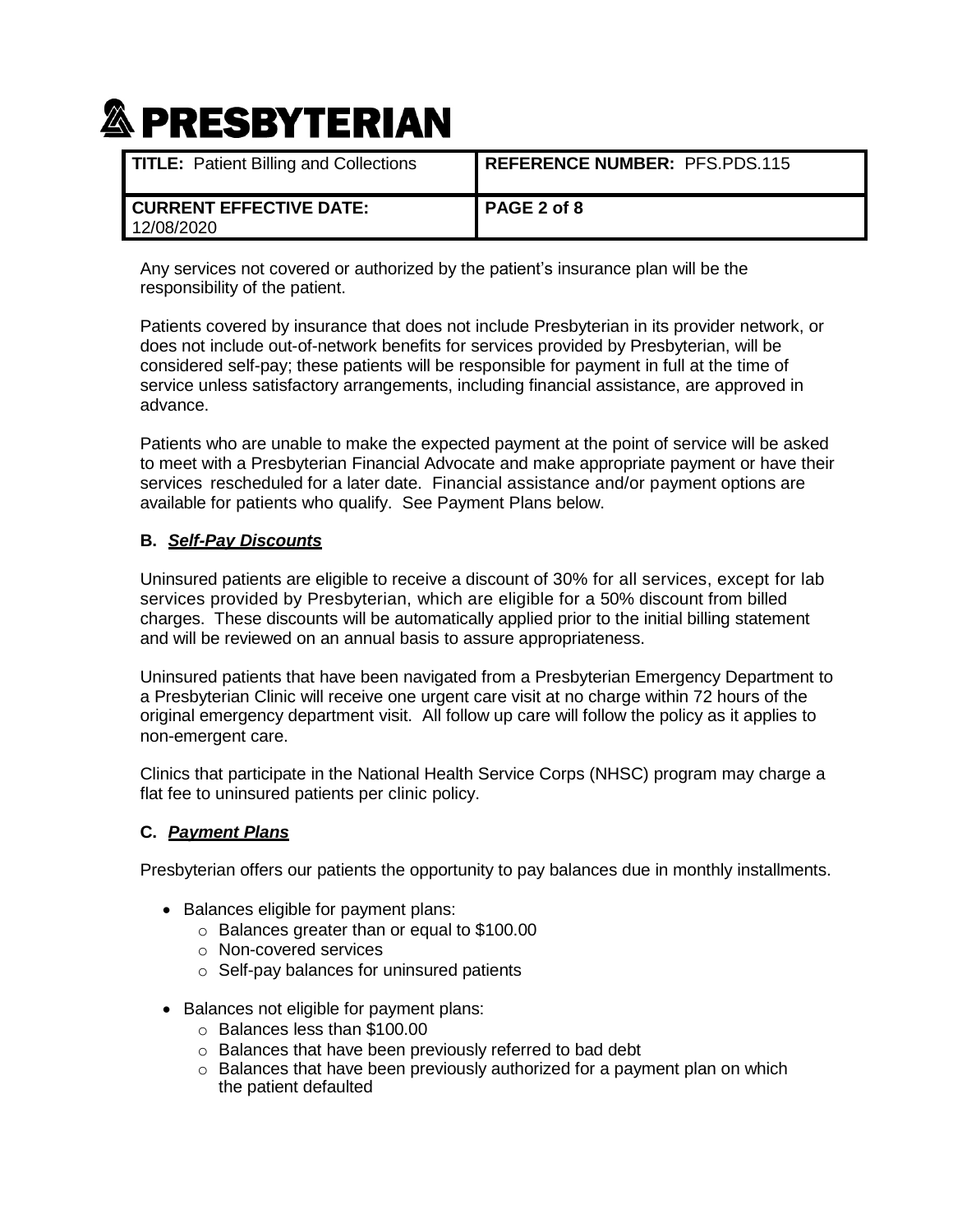| <b>TITLE:</b> Patient Billing and Collections  | <b>REFERENCE NUMBER: PFS.PDS.115</b> |
|------------------------------------------------|--------------------------------------|
| <b>I CURRENT EFFECTIVE DATE:</b><br>12/08/2020 | l PAGE 3 of 8                        |

Payment plan terms must adhere to the following guidelines:

| <b>Account</b>     | <b>Maximum Terms of Payment Plan</b> |
|--------------------|--------------------------------------|
| <b>Balance</b>     |                                      |
| $$100 - $500$      | 4 monthly payments                   |
| $$501 - $1,000$    | 6 monthly payments                   |
| $$1001 - $2,500$   | 12 monthly payments                  |
| $$2,501 - $5,000$  | 18 monthly payments                  |
| $$5,001 - $10,000$ | 24 monthly payments                  |
| > \$10,001         | > 36 months (minimum \$150 / month)  |

Request for payment terms that fall outside of these guidelines must be approved by the Director of Patient Accounting or his designee.

#### **D.** *Communication of the Presbyterian Financial Assistance Program*

Presbyterian offers financial assistance for patients who meet the qualifications set forth in the Presbyterian Financial Assistance Policy (FAP) (PFS.PDS.116). Patients may obtain a copy of the FAP, FAP application, and a plain language summary of the FAP through the following ways:

- Online at [www.phs.org](http://www.phs.org/)
- By contacting a customer service representative at 505-923-6600
- By contacting a financial counselor at a Presbyterian clinic or facility
- By mail, free of charge, upon request to a customer service representative or a financial counselor.

Patients may submit completed FAP applications during a 240-day Application Period (as defined herein). Presbyterian will not engage in any extraordinary collection action (ECA) against the patient or guarantor without making reasonable efforts to determine the patient's eligibility under the FAP policy. Specifically:

- Presbyterian will notify individuals about its FAP before initiating any ECAs to obtain payment for care and will refrain from initiating any ECA for at least 120 days from the first post-discharge or post-visit billing statement for the care.
- If Presbyterian intends to pursue ECAs, the following will occur at least 30 days before first initiating one or more ECAs: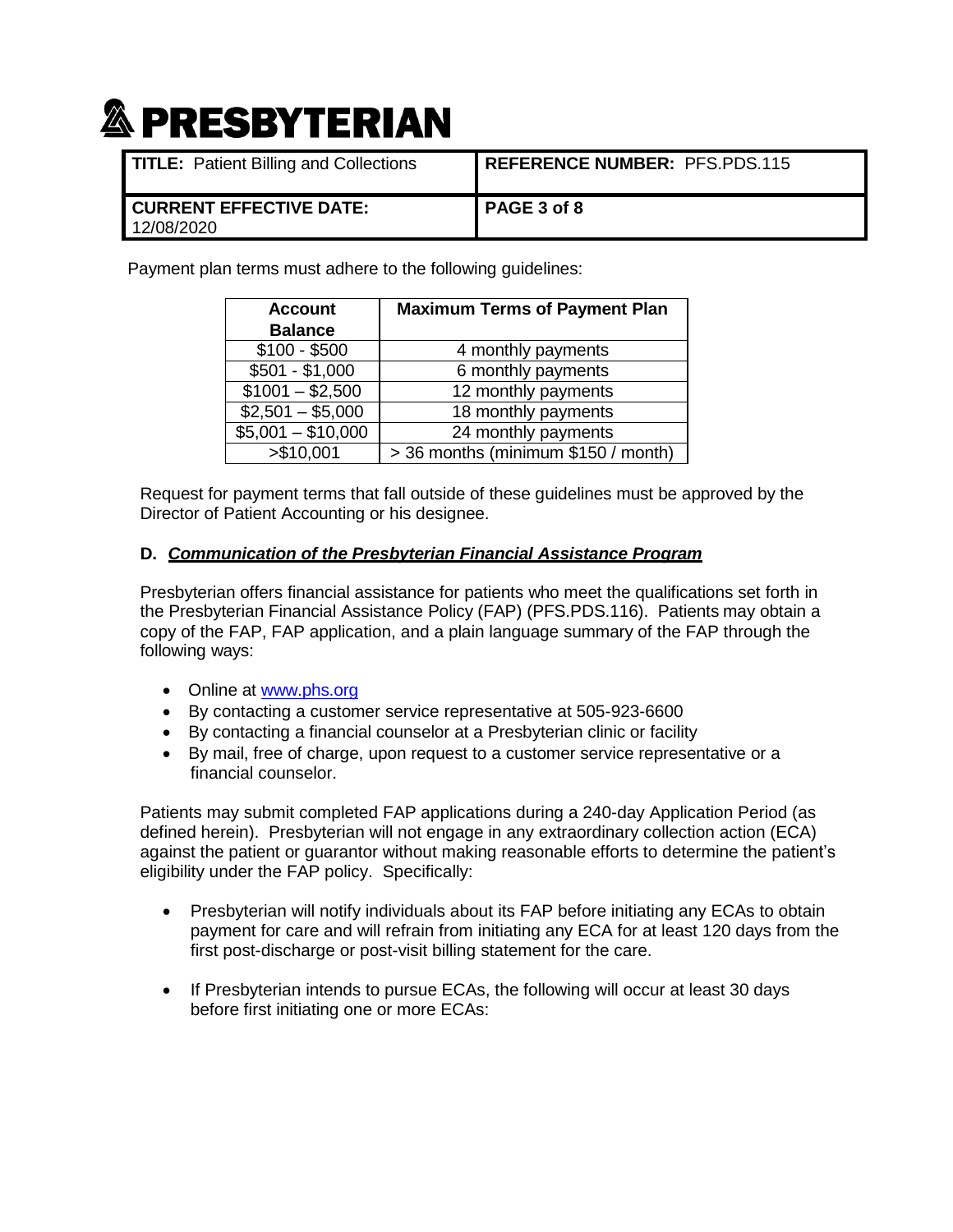| <b>TITLE:</b> Patient Billing and Collections  | <b>REFERENCE NUMBER: PFS.PDS.115</b> |
|------------------------------------------------|--------------------------------------|
| <b>I CURRENT EFFECTIVE DATE:</b><br>12/08/2020 | PAGE 4 of 8                          |

- $\circ$  Presbyterian will notify the patient in writing that financial assistance is available for eligible individuals and will identify the ECAs that may be initiated to obtain payment. This written notice will include a deadline after which such ECAs may be initiated that is no earlier than 30 days after the date that the notice is provided;
- $\circ$  The above notice will include a plain language summary of the FAP;
- $\circ$  Presbyterian will make a reasonable effort to notify the patient verbally about the FAP and how the individual may obtain assistance with the application process.
- If Presbyterian combines a patient's outstanding bills for multiple episodes of care before initiating one or more ECAs, it will refrain from initiating the ECAs until 120 days after it provided the first post-discharge billing statement for the most recent episode of care.

### **E.** *Pre-Collection Billing Statement Process*

**Uninsured** patients will be sent a billing statement within 30 days after the date of service and approximately every 30 days throughout the Application Period.

**Insured** patients will receive a statement only if there is a balance due after their insurance has paid the claim.

Patients will be sent a billing statement promptly, and will receive billing statements approximately every 30 days throughout the Application Period.

*Note: Presbyterian utilizes a pre-collection letter series administered by a third party for hospital patient balances. The patient will receive three written notices of the balance due. If the balance remains unpaid at the conclusion of the letter series, the account will be returned to Presbyterian, at which time it may be referred to a collection agency.*

### *F. Extraordinary Collection Actions*

It is the policy of Presbyterian not to engage in ECAs against an individual to obtain payment for care before making reasonable efforts to determine whether the individual is eligible for assistance under its FAP. ECAs include reporting adverse information about the individual to consumer credit reporting agencies or credit bureaus.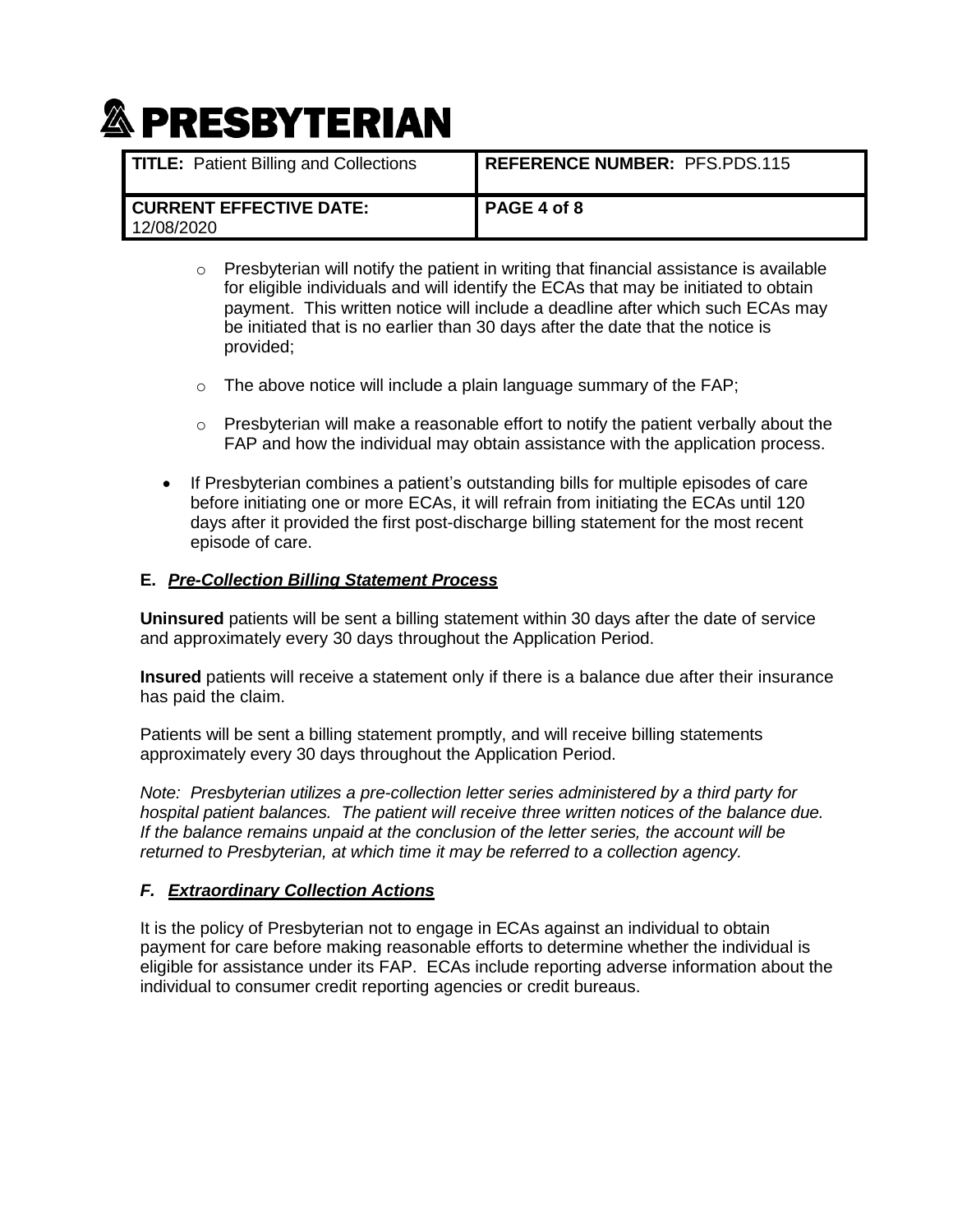| <b>TITLE:</b> Patient Billing and Collections | <b>REFERENCE NUMBER: PFS.PDS.115</b> |
|-----------------------------------------------|--------------------------------------|
| <b>CURRENT EFFECTIVE DATE:</b><br>12/08/2020  | l PAGE 5 of 8                        |

## *G. Processing FAP Applications*

If an individual submits an *incomplete* FAP application during the Application Period, Presbyterian will:

- Suspend any ECAs; and
- Provide the individual with a written notice that describes the additional information and/or documentation required under the FAP or FAP application form that must be submitted to complete the application. This notice will include the Presbyterian contact information set forth in this policy.

If an individual submits a *complete* FAP application during the Application Period, Presbyterian will:

- Suspend any ECA previously initiated;
- Make an eligibility determination as to whether the individual is FAP-eligible for the care and notify the individual in writing of the eligibility determination (including, if applicable, the assistance for which the individual is eligible) and the basis for this determination.
- If the individual is determined to be FAP-eligible for the care, Presbyterian will:
	- $\circ$  Provide the individual with a written notification that indicates the amount the individual owes for the care under the FAP, how that amount was determined and how the individual can get information regarding the AGB for the care.
	- $\circ$  Refund to the individual any amount he or she paid for the care that exceeds the amount he or she is determined to be personally responsible for paying under the FAP, unless such excess amount is less than \$5 (or such other amount published in the Internal Revenue Bulletin).
	- $\circ$  Take all reasonably available measures to reverse any ECA (with the exception of a sale of debt) taken against the individual to obtain payment for the care.

In the event no FAP application has been submitted during the Application Period, Presbyterian may initiate ECAs to obtain payment for the care once it has notified the individual about the FAP as described in section D of this policy.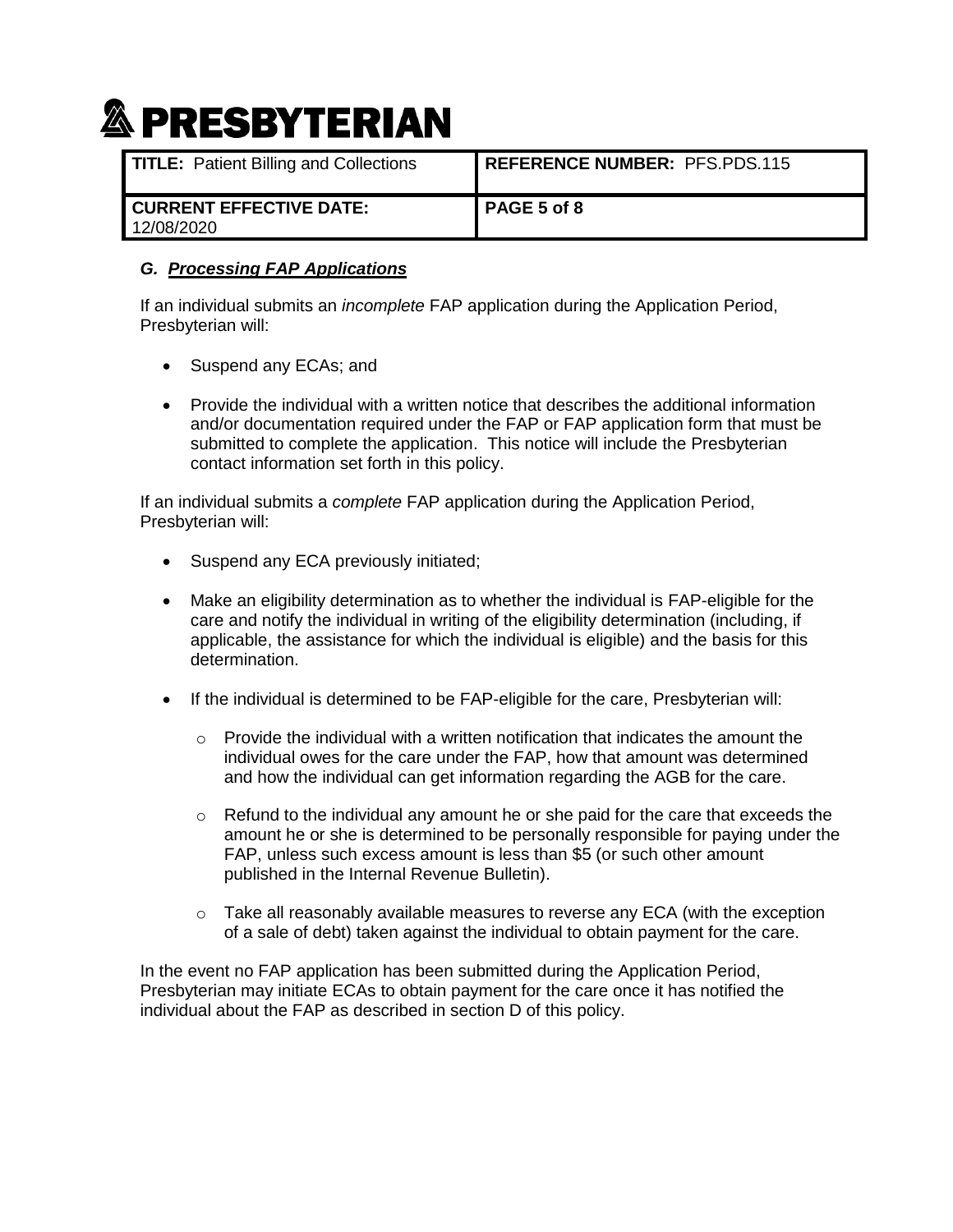| <b>TITLE:</b> Patient Billing and Collections | REFERENCE NUMBER: PFS.PDS.115 |
|-----------------------------------------------|-------------------------------|
| <b>CURRENT EFFECTIVE DATE:</b><br>12/08/2020  | I PAGE 6 of 8                 |

### **H.** *Returned Mail*

Statements returned with no forwarding address will be documented in the patient account. Accounts with returned mail will be flagged and statements suppressed for the duration of the Application Period.

Patients with returned mail will receive no additional written communications from Presbyterian unless they initiate actions to update their demographic information.

Patient Financial Services will attempt to contact patients using available phone numbers in the billing record. Contact attempts will be documented in the patient account. In the event Presbyterian is unable to establish contact with the patient, the balance may be referred to an external collection agency as provided herein.

### **I.** *Billing Dispute / Resolution*

Collection activity will be suspended when a patient disputes the balance. Presbyterian will review, document and research the account for prompt resolution. Any corrections will be made immediately, accounts will be returned from collections, and adverse reporting removed as appropriate. Collection activities will resume on outstanding balances that are determined to be valid in accordance with the Fair Debt and Collection Practices Act**.**

Patients may dispute their balance by calling 505-923-6400 or toll free at 1-800-251-9292, or by written communication to:

Presbyterian Patient Accounting Attn: Director, Patient Accounting PO Box 26268 Albuquerque, NM 87125-6268

#### **J.** *Overpayment / Credit Balance Resolution*

Presbyterian will refund overpayments in the event Presbyterian receives patient payments in excess of the patient balance due. (PFS.PDS.117)

In the event a patient believes his or her account has been overpaid, he or she may contact Presbyterian for review and determination by calling 505-923-6400 or toll free at 1-800-251- 9292.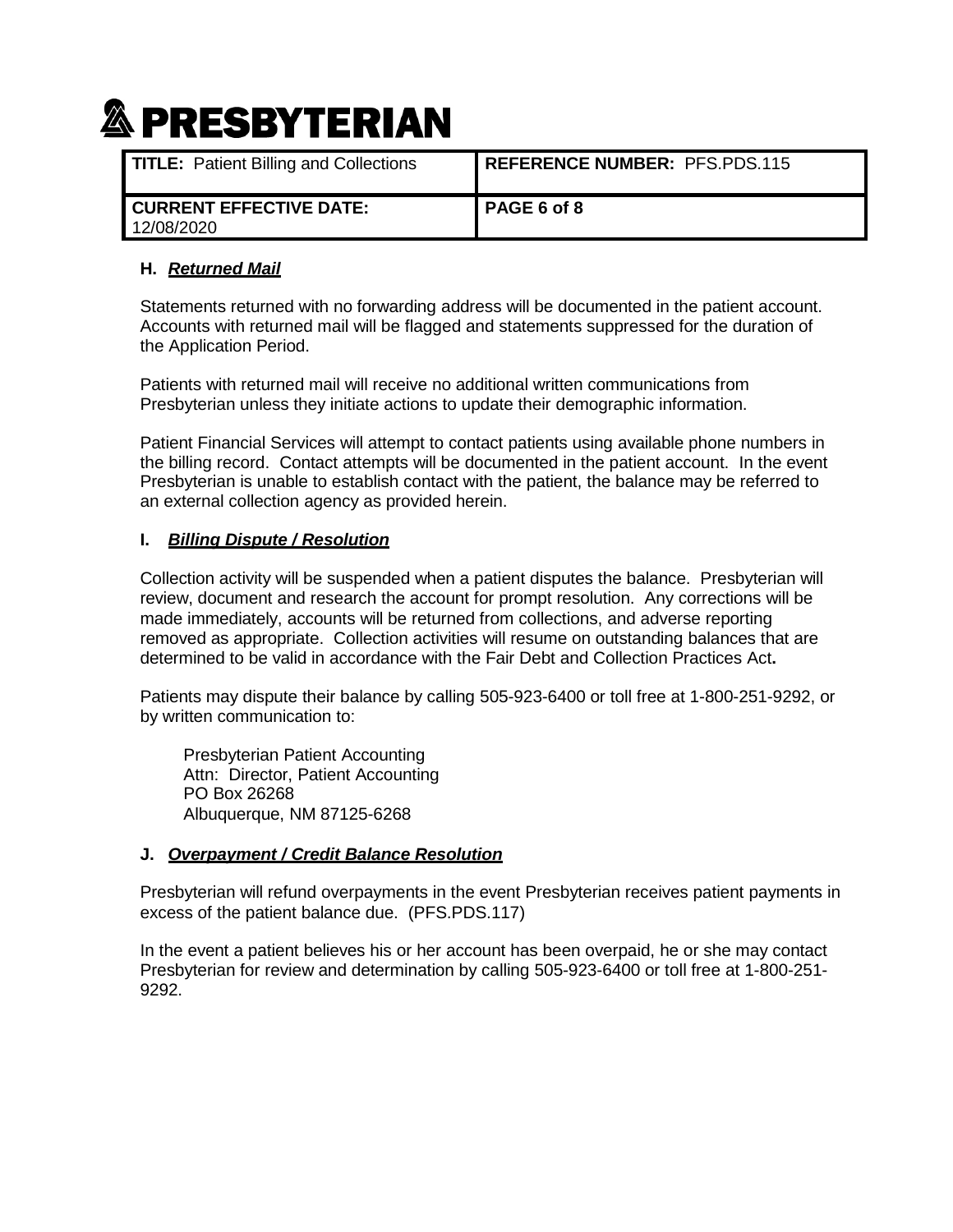| <b>TITLE:</b> Patient Billing and Collections  | <b>REFERENCE NUMBER: PFS.PDS.115</b> |
|------------------------------------------------|--------------------------------------|
| <b>I CURRENT EFFECTIVE DATE:</b><br>12/08/2020 | PAGE 7 of 8                          |

## *K. Miscellaneous Provisions*

- **Anti-Abuse Rule** Presbyterian will not base its determination that an individual is not FAP-eligible on information that Presbyterian has reason to believe is unreliable or incorrect or on information obtained from the individual under duress or through the use of coercive practices.
- **Determining Medicaid Eligibility**  Presbyterian will not fail to have made reasonable efforts to determine whether an individual is FAP-eligible for care if, upon receiving a complete FAP application from an individual who Presbyterian believes may qualify for Medicaid, Presbyterian postpones determining whether the individual is FAP-eligible for the care until after the individual's Medicaid application has been submitted and a determination as to the individual's Medicaid eligibility has been made.
- **Final Authority for Determining FAP Eligibility Final authority for determining** that Presbyterian has made reasonable efforts to determine whether an individual is FAP-eligible and may therefore engage in ECAs against the individual rests with the Director of Patient Accounting or his designee.

#### **DEFINITIONS:**

**AGB**: Amounts generally billed for emergency or other medically necessary care to individuals who have insurance coverage or amounts otherwise determined in accordance with regulations that define methodologies for determining AGB.

**Application Period:** The period during which Presbyterian must accept and process an application for financial assistance under its FAP. The Application Period begins on the date the care is provided and ends on the later of the  $240<sup>th</sup>$  day after the date of the first postdischarge billing statement for the care or at least 30 days after Presbyterian provides the individual with a written notice that sets a deadline after which ECAs may be initiated.

**Collection Agency**: An outside, non-hospital agency engaging in extraordinary collection actions.

**Extraordinary Collection Action (ECA)**: includes any action taken by Presbyterian against an individual related to obtaining payment of a bill for care covered under Presbyterian's FAP that requires a legal or judicial process or involves selling an individual's debt to another party or reporting adverse information about the individual to consumer credit reporting agencies or credit bureaus.

**FAP**: Presbyterian's Financial Assistance Policy.